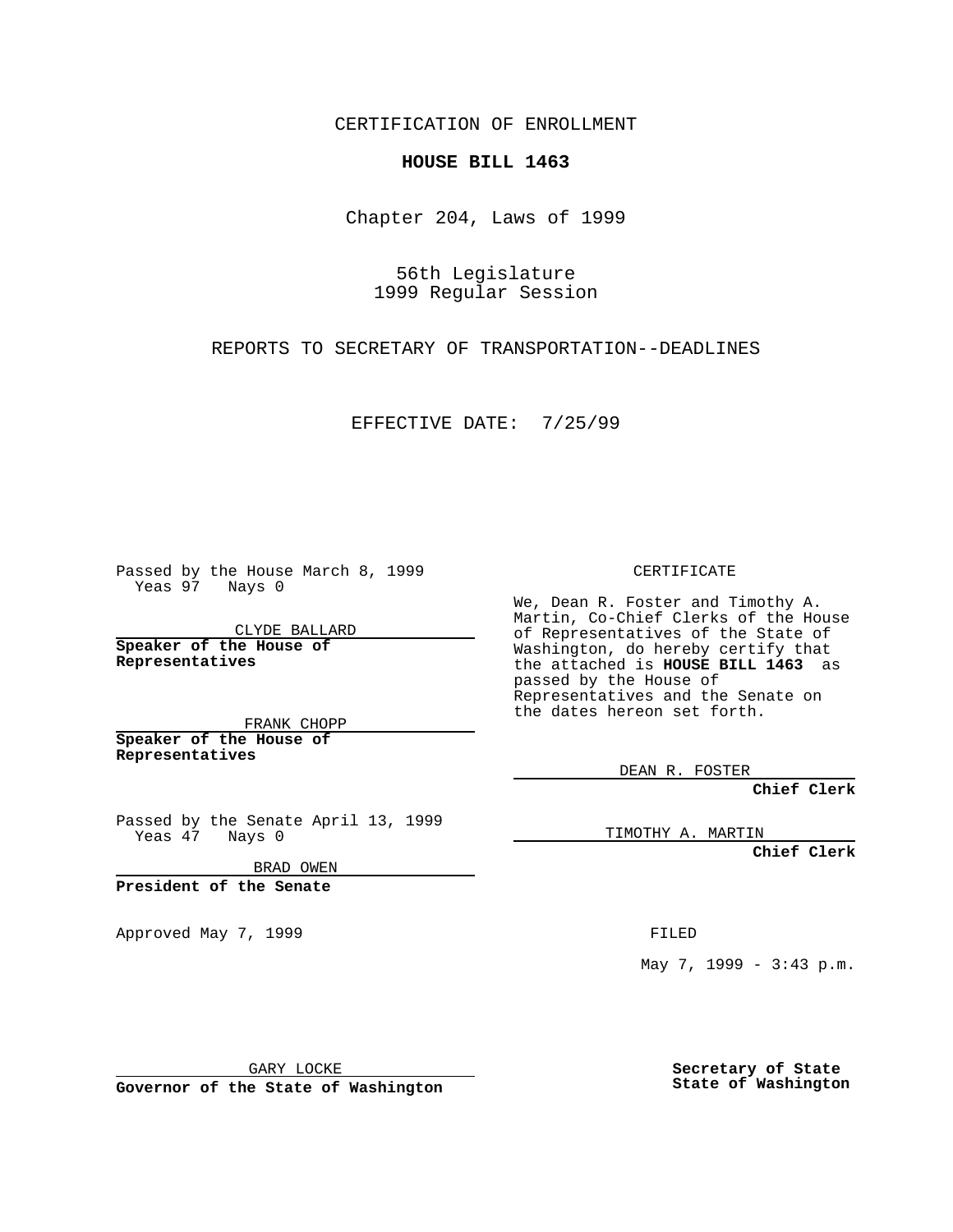## **HOUSE BILL 1463** \_\_\_\_\_\_\_\_\_\_\_\_\_\_\_\_\_\_\_\_\_\_\_\_\_\_\_\_\_\_\_\_\_\_\_\_\_\_\_\_\_\_\_\_\_\_\_

\_\_\_\_\_\_\_\_\_\_\_\_\_\_\_\_\_\_\_\_\_\_\_\_\_\_\_\_\_\_\_\_\_\_\_\_\_\_\_\_\_\_\_\_\_\_\_

Passed Legislature - 1999 Regular Session

**State of Washington 56th Legislature 1999 Regular Session**

**By** Representatives Mitchell, Fisher, K. Schmidt, Ogden, Mielke, Haigh and Schual-Berke

Read first time 01/26/1999. Referred to Committee on Transportation.

 AN ACT Relating to deadlines for local reports to the secretary of transportation; and amending RCW 35.21.260 and 36.75.260.

BE IT ENACTED BY THE LEGISLATURE OF THE STATE OF WASHINGTON:

 **Sec. 1.** RCW 35.21.260 and 1984 c 7 s 19 are each amended to read as follows:

 The governing authority of each city and town on or before ((March)) May 31st of each year shall submit such records and reports regarding street operations in the city or town to the secretary of transportation on forms furnished by him as are necessary to enable him to compile an annual report thereon.

 **Sec. 2.** RCW 36.75.260 and 1984 c 7 s 31 are each amended to read as follows:

13 Each county legislative authority shall on or before ((March)) May 31st of each year submit such records and reports to the secretary of transportation, on forms furnished by the department, as are necessary to enable the secretary to compile an annual report on county highway operations.